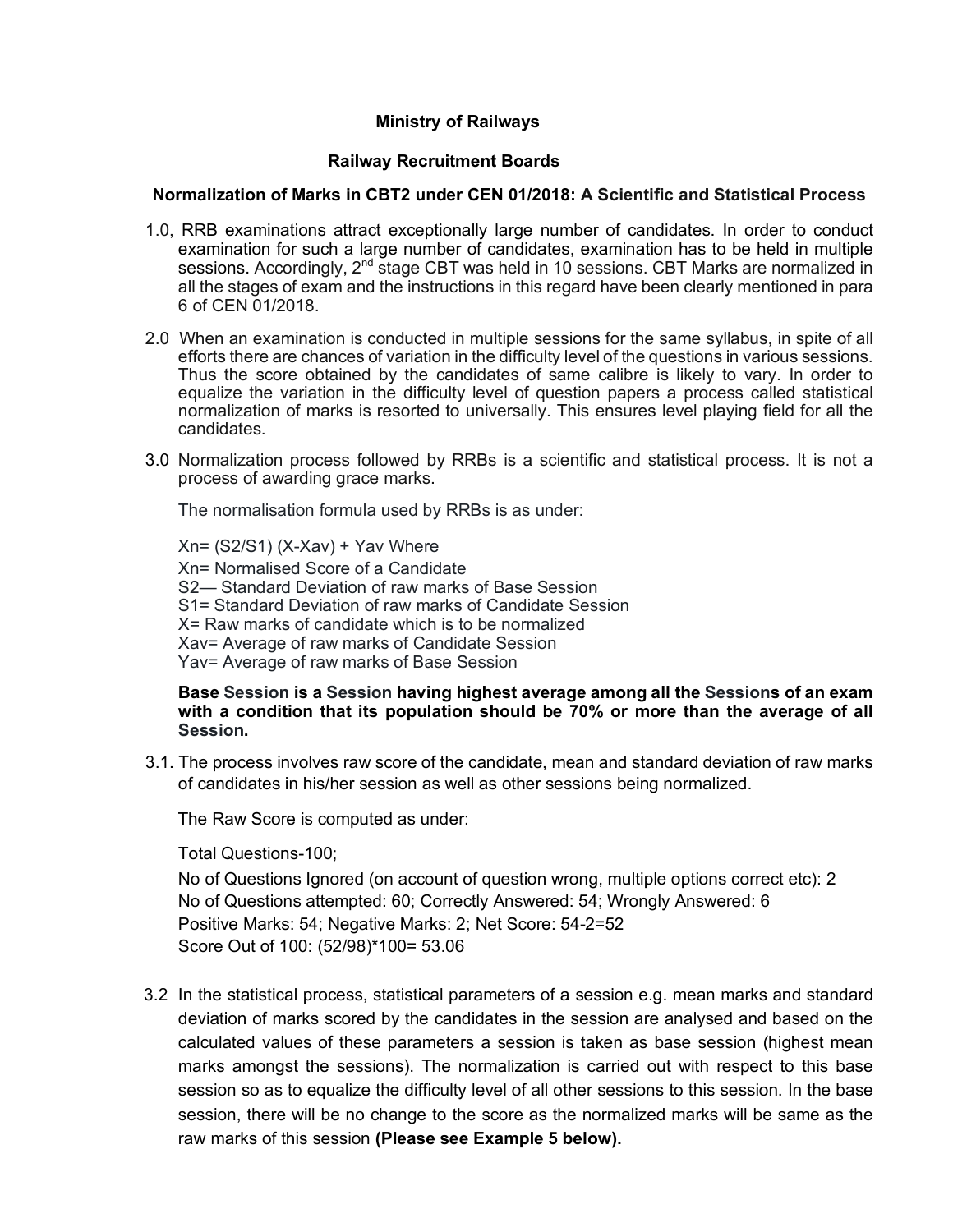#### 4.0 **Some examples to illustrate the process**

Considering an examination conducted in 10 sessions, the statistical parameters of the sessions are as under:

| <b>Sessio</b>  | <b>Mean of Raw Mark</b> | <b>Standard Deviation of</b> |
|----------------|-------------------------|------------------------------|
| No             |                         | <b>Raw Marks</b>             |
| 1              | 38.20                   | 19.93                        |
| $\overline{2}$ | 26.62                   | 14.75                        |
| 3              | 26.45                   | 16.37                        |
| 4              | 25.94                   | 15.16                        |
| 5              | 27.37                   | 15.18                        |
| 6              | 32.05                   | 15.82                        |
| $\overline{7}$ | 38.32                   | 18.32                        |
| 8              | 21.31                   | 12.68                        |
| 9              | 33.02                   | 17.61                        |
| 10             | 37.00                   | 20.27                        |

Session No 7 is taken as base session based on the mean of raw marks, **which is the highest amongst the sessions.**

#### **Example 1:** Consider a candidate of **Session 6,** whose **raw marks are 90.**

So here S2= 18.32, S1= 15.82, Xav= 32.05, Yav= 38.32, X= 90

Applying the formula above the normalized marks would be:

$$
Xn = (S2/S1) (X-Xav) + Yav
$$

= (18.32/15.82)(90-32.05)+38.32

= 105.42771 (normalized marks increases with respect to raw marks)

**Example 2:** Taking another example of a candidate of **Session 6,** whose **raw marks is 45.**

So here S2= 18.32, S1= 15.82, Xav= 32.05, Yav= 38.32, X= 45

Applying the formula above the normalized marks would be:

Xn = (S2/S1) (X-Xav) + Yav

= (18.32/15.82)(45-32.05)+38.32

= 53. 31646 (normalized marks increases with respect to raw marks)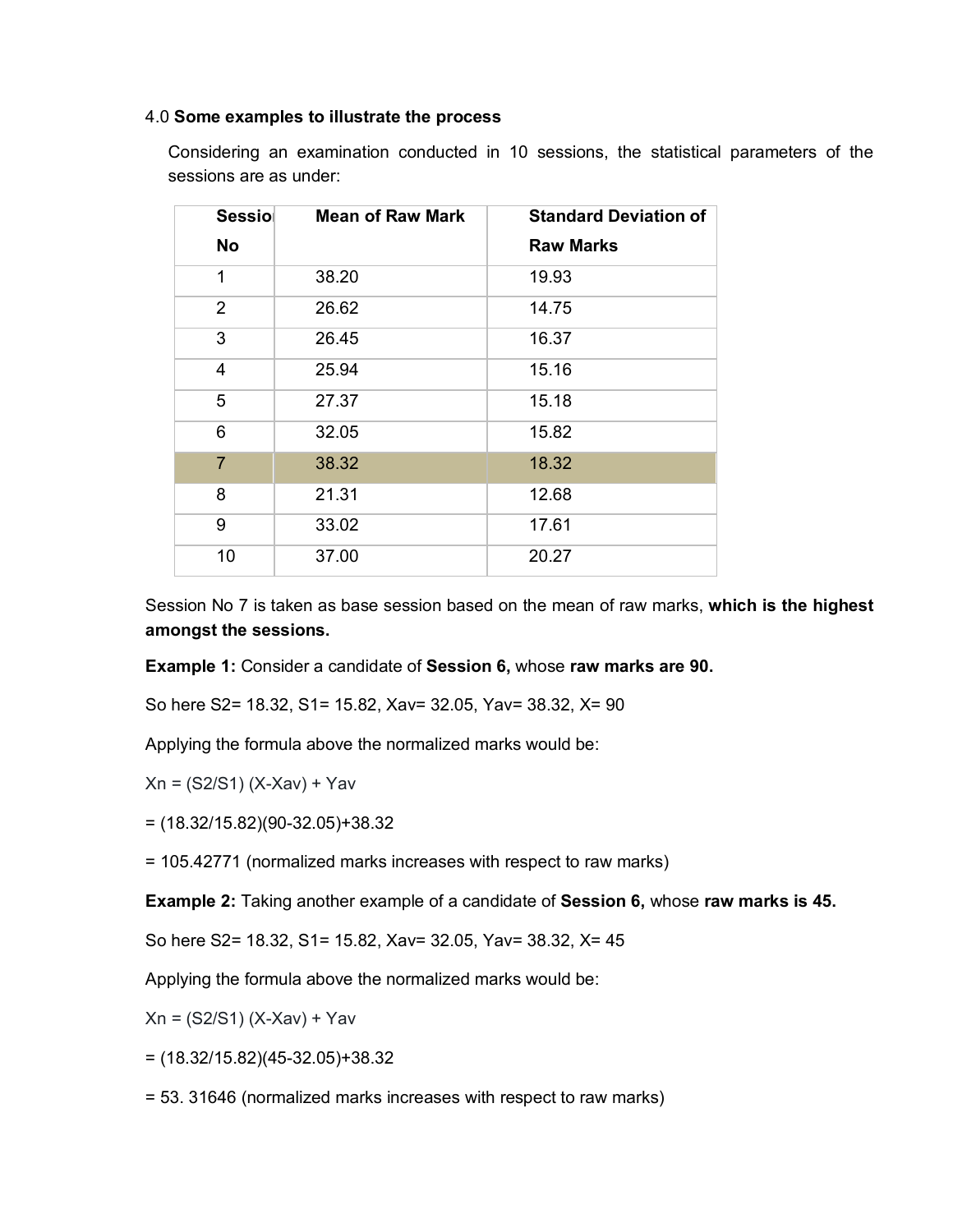**Example 3:** Consider a candidate of **Session 1** whose **raw marks are 55**

So here S2= 18.32, S1= 19.93 Xav= 38.20, Yav= 38.32, X= 55

Applying the formula above the normalized marks would be:

Xn = (S2/S1) (X-Xav) + Yav = (18.32/19.93 )(55-38.20)+38.32

= 53.76285 (normalized marks decreases with respect to raw marks)

**Example 4:** Consider a candidate of **Session 1** whose **raw marks are 85**

So here S2= 18.32, S1= 19.93 Xav= 38.20, Yav= 38.32, X= 85

Applying the formula above the normalized marks would be:

Xn = (S2/S1) (X-Xav) + Yav

= (18.32/19.93 )(85-38.20)+38.32

= 81. 33937 (normalized marks decreases with respect to raw marks)

**Example 5:** Consider a candidate of **Session 7** whose **raw marks are 40**

So here S2= 18.32, S1= 18.32, Xav= 38.32, Yav= 38.32, X= 40

Applying the formula above the normalized marks would be:

Xn = (S2/S1) (X-Xav) + Yav

= (18.32/18.32)(40-38.32)+38.32

 $= 40$  (i.e. No change)

**Example 6:** Consider a candidate of **Session 9** whose **raw marks are 63**

So here S2= 18.32, S1= 17.61, Xav= 33.02, Yav= 38.32, X= 63

Applying the formula above the normalized marks would be:

Xn = (S2/S1) (X-Xav) + Yav

= (18.32/17.61)(63-33.02)+38.32

= 69.50873 (normalized marks increases with respect to raw marks)